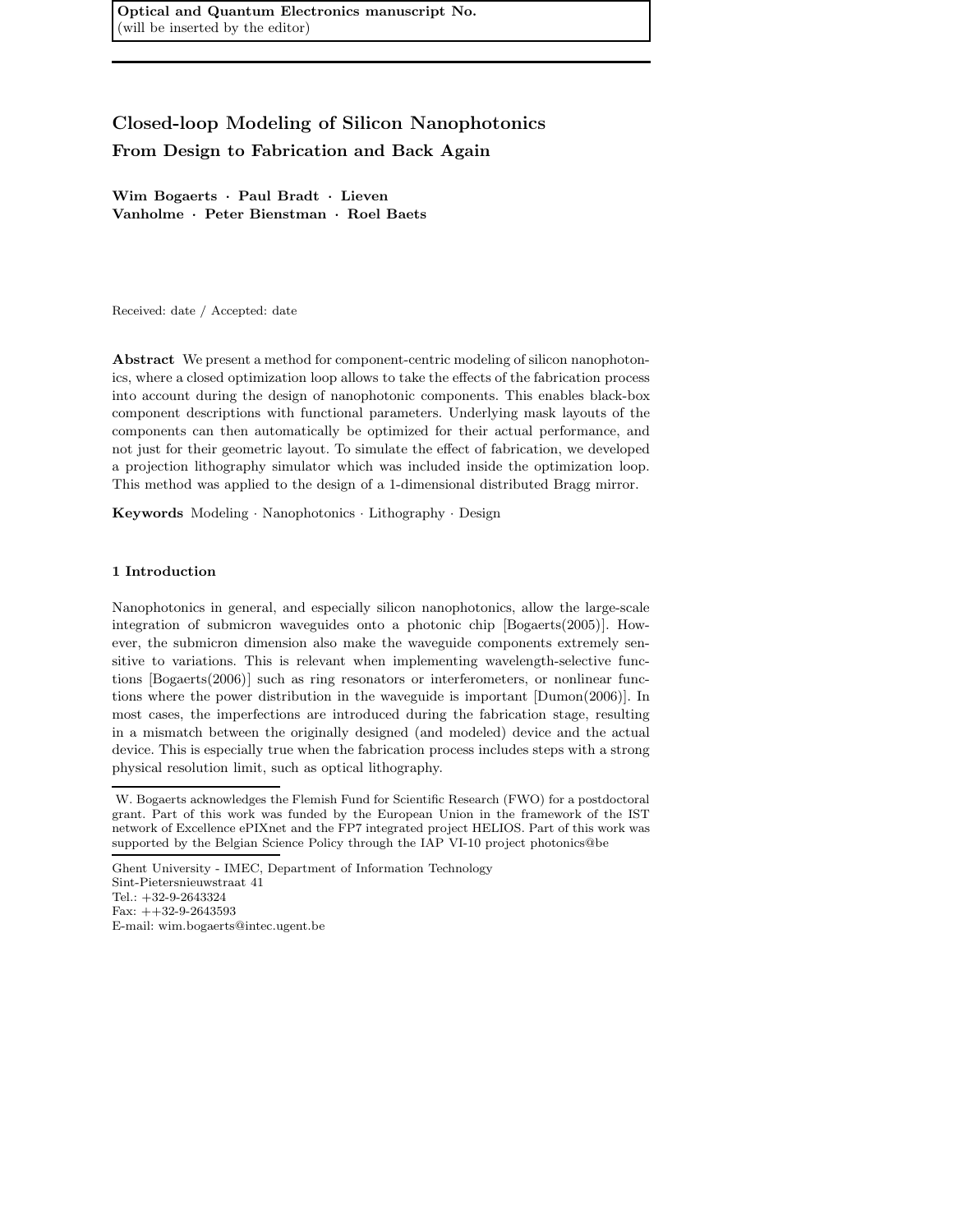In a typical photonic design flow, fabrication is not taken into account at all, except after the fact by comparing the characterization results with the original simulation and resimulating the device with the actual fabricated geometry. This can be fine for research, but it hardly allows for *first-time-right* designs.

In state-of-the-art electronics, the fabrication process is taken into account, albeit in a more limited way than we propose here. Typically, electronics is designed from a functional point of view, using behavioral models of electronic circuit blocks. When the correct circuit is designed, (automatic) placement and layout is done. Only then, after laying out the actual mask design, corrections to compensate for fabrication are added, to make the fabricated design resemble the original mask layout as closely as possible. Most electronic elements are designed in a sufficiently robust way that a geometric approximation will guarantee the correct functionality. This is not true in nanophotonics, where nanometer-scale variations can have serious impact.

The solution to this problem is to include the actual fabrication process into the design flow. This, of course, requires an accurate numerical model of the fabrication process, that can extract the correct component geometry from the layout that will be sent to the manufacturer (in the case of optical lithography: the mask shop). In this paper we elaborated this method, and we introduced a simulator for optical projection lithography between the mask layout and the electromagnetic simulation of the component. This design procedure was then fitted into an optimization algorithm which converged to the optimal mask layout.

In the next section we will describe the problem in more detail. In section 3 we discuss the design method in more detail and describe our implementation. Section 4 describes the lithographic simulation tool we developed for the virtual fabrication. Finally, in section 5 we apply the tool to an example, in this case a distributed Bragg mirror embedded into a photonic wire waveguide.

# 2 The problem of nanophotonic design

It is very difficult to make nanophotonic components exactly as one has designed them. Because of the submicron features, most people employ e-beam lithography [Vlasov(2004)]. This technique is slow and unsuitable for mass-fabrication, but has a very high resolution. Even then, it is still difficult to fabricate nanophotonic components on target. With optical lithography, this problem is worse.

# 2.1 Accuracy

In high-contrast waveguides and filters, the spectral accuracy, i.e. the accuracy with which a particular wavelength-dependent behavior can be implemented, is extremely sensitive to the actual geometry. Typically, a change in critical dimension  $(CD)$  of  $1nm$ results in a wavelength shift of the same order of magnitude. This CD can be the waveguide width, but also the length of a low-order cavity or the hole diameter in a photonic crystal.

While it is impossible to eliminate all variation in CD, it is important to keep them as small as possible. In many cases, small deviations from the actual design can be compensated by low-power thermal tuning. The larger the deviation, the higher the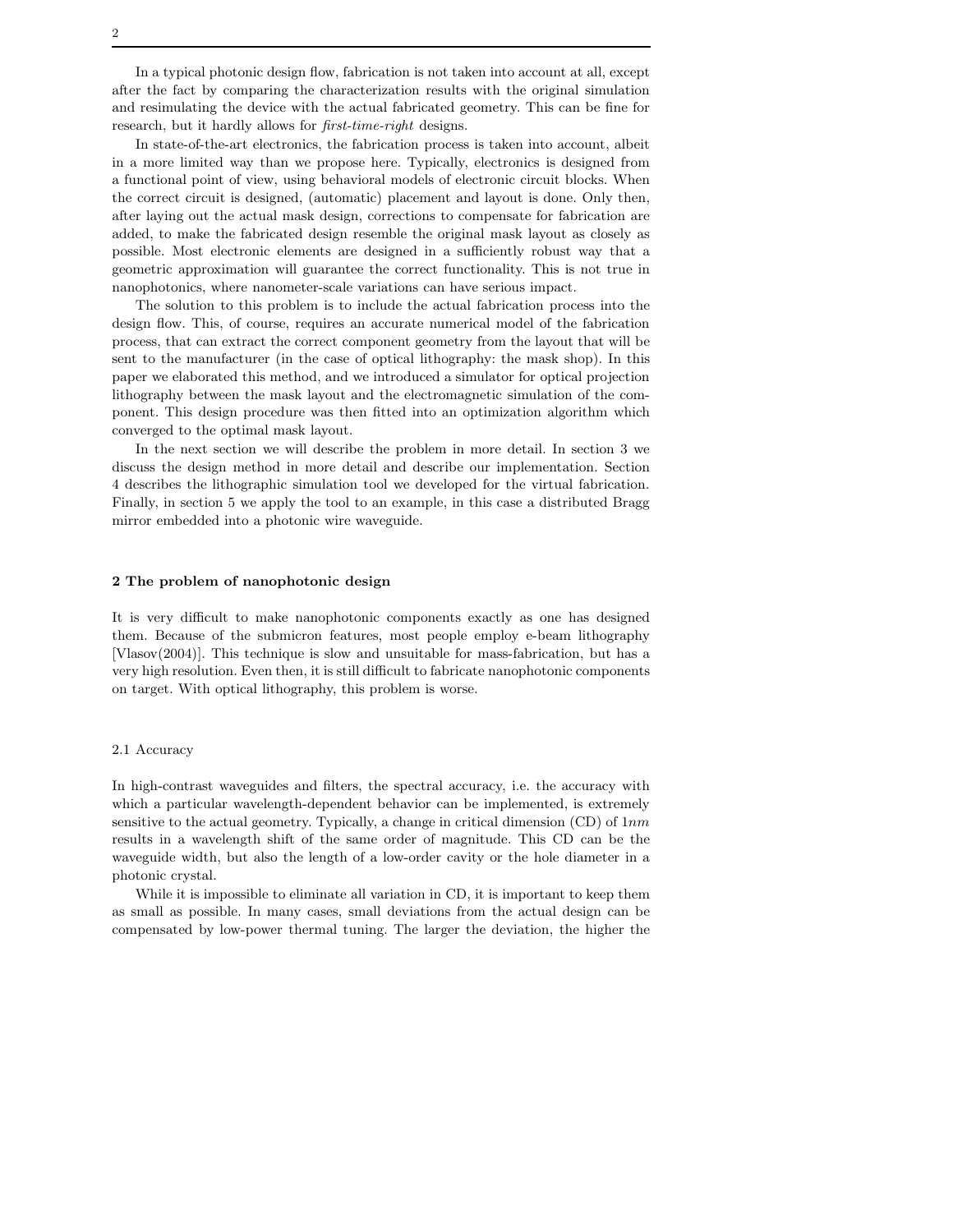tuning power that is needed, and in some components with complex behavior, simple tuning cannot compensate for the change in layout.

In photonic circuits, many different patterns are printed together in the same layer. For example, a photonic wire is an isolated line, while a photonic crystal is a dense array of holes. These different features have different optimum exposure conditions, especially a different exposure dose-to-target. In addition, as the feature size and pitch goes down to the resolution limit, the pattern definition becomes less accurate. This is most obvious in rounding of corners and shortening of narrow lines. But more subtle are optical proximity effects: the image after lithography depends very strongly on the density of the mask features and their immediate environment. An isolated line will print differently when another line is nearby (typically within  $1 \mu m$ ), and photonic crystal holes at the edge of a lattice will differ from the holes in the bulk [Bogaerts(2002)].

Because of this extreme sensitivity to deviations introduced during fabrication, the fabrication process should be included in the design method, allowing to optimize the design as it is fabricated, and not as it is laid out on the photomask. Lithographic deviation from the mask layout are mostly deterministic, and can be modeled, as is discussed in the section 4. Other deviations are statistical in nature, such as sidewall roughness and wafer layer thickness. These are more difficult to predict, and so in the end, a tuning mechanism is still required for most functions.

#### 2.2 A cumbersome design cycle

Another problem with nanophotonic design is that many people use a fragmented tool set, which are used in a disjunct way. First, a photonic component is geometrically defined for electromagnetic simulation. If needed, the geometry is optimized until the behavior is acceptable. Then, a mask layout is drawn, most likely in another tool, that matches the simulated structure. In some cases, post-layout proximity corrections could be added. Many steps (like the geometric definition) have to be repeated, making the whole process prone to human errors. Also, this design cycle takes the fabrication into account only at the last step. And these correction are often not sufficient to compensate for the deviations introduced by the fabrication.

#### 3 Component-centric design

#### 3.1 Concept

To facilitate the design process, we decided to implement a component-centric design for photonics. In most electronics design libraries, building blocks are implemented as self-contained entities which can generate their mask layout, as well as provide a behavioral model. A similar approach for photonics is also desirable. Only, behavioral models for nanophotonic components (especially when they are parametric) often require calculations down to the physical electromagnetic simulations.

This means that for component-centric design to work in photonics, an accurate virtual fabrication, and subsequent electromagnetic modeling tool is required. The actual fabrication parameters are then supplied by the user or the foundry through a separate technology description (e.g. tech files), not unlike in electronics. This concept is shown in figure 1a.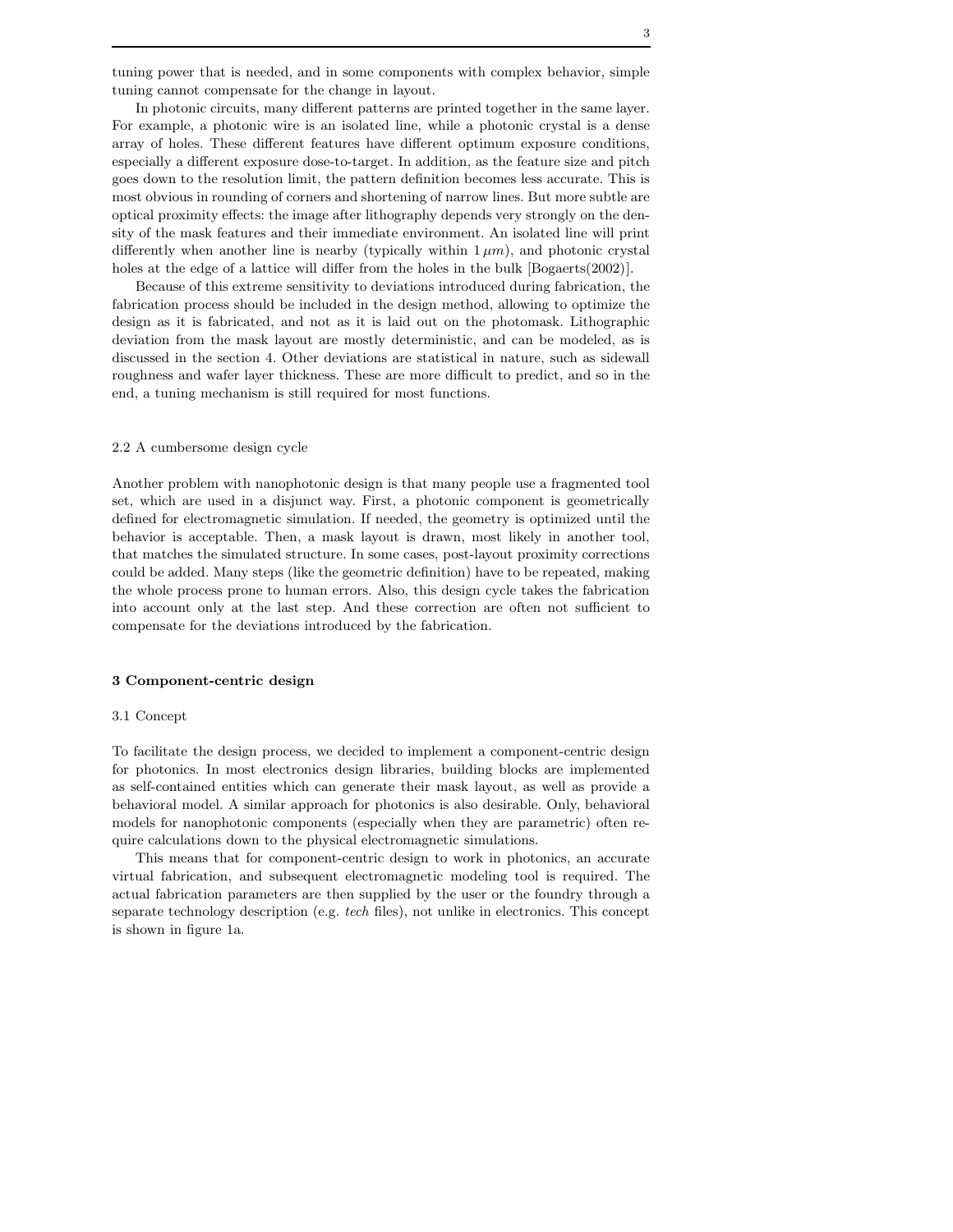

Fig. 1 A component-centric design process. (a) with geometric parameters; (b) with behavioral parameters.

In this model, we can extract the behavior of a component when supplying the geometric parameters of the mask layout, including optical proximity correction (OPC) features. However, it is possible to make further abstraction of the component. Instead of geometric parameters (which implies some knowledge of the layout of the component), we could supply functional parameters to the component, without knowing anything about the actual layout of the component. E.g. a wavelength filter could be implemented as a ring resonator cascade, or as a lattice filter of Mach-Zehnder interferometers [Bogaerts(2006)]; the user would only supply some parameters of the filter characteristic.

Such an abstraction places a strong demand on the underlying component model. To obtain the demanded behavior, the geometric layout of the component should be chosen to result in the desired behavior after fabrication. This is a complex problem which is difficult to solve directly. Hence, a behind-the-scene optimization loop is required to match the actual behavior with the desired behavior and determine the exact component layout. This is shown in figure 1b. Of course, for the functional behaviour to be modeled directly, a geometric layout is required. However, this could be kept hidden from the user, effectively supplying a functional black box.

# 3.2 Implementation

We have implemented a proof of concept for this design with hierarchical simulation. Python was used as the core language [Bienstman(2007)], as it is extremely easy to use as an interface language to many libraries. We employed the following tools to handle the different aspects of the design cycle: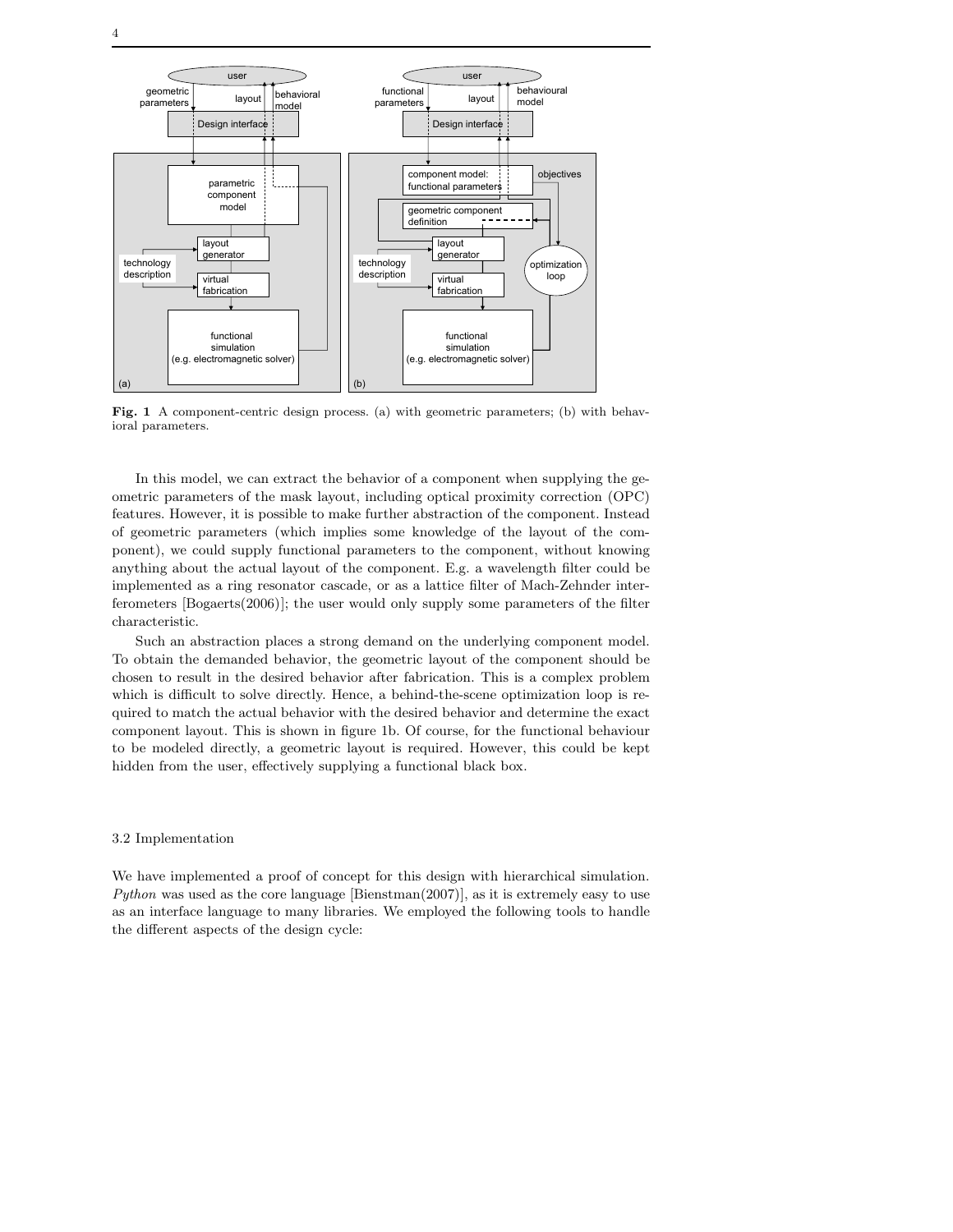- A large set of parametric mask layouts for photonic component are described in the PICAZZO library, developed at Ghent University - IMEC.
- $-$  IPKISS is a python library that can generate mask layouts for  $PICAZZO$  in various file formats.
- To simulate the fabrication, we developed a lithography simulator in-house, which is described in section 4. However, an interface to any other (commercial) lithography simulator could be used  $[Mack(1985),Fühner(2007)].$
- The electromagnetic simulation of the virtually fabricated device was done using the eigenmode expansion solver CAMFR [Bienstman(2001)].
- The optimization loop was governed by an informed particle swarm optimization algorithm [Mendes(2004)].

## 4 Optical Projection Lithography Simulation

As the most limiting factor in our fabrication process is the optical lithography, we decided to use a lithography simulator for our virtual fabrication step. In optical projection lithography, the patterns from a (transmissive) mask are projected onto a photosensitive resist through a lens system. These projection systems consist of complex lens combinations, but they typically adhere to a so-called Kohler setup, shown in figure 2 where the pupil (the element constraining the numerical aperture of the system) of the entire lens system is located in the fourier plane of the mask image [Mack(2006), Levinson(2001)]. This allows us to make abstraction of the lens system and the source and approximate the entire projection process using Fourier optics [Kintner(1978)]. This includes an extended source, or even off-axis illumination. An extended source is specified by its size  $\sigma$ , which is its size in the pupil plane relative tot the size of the entire pupil.

In this model, the lowest periodicity or pitch  $\Lambda$  of structures that can be imaged is given by

$$
A_{min} = \frac{\lambda}{NA(1+\sigma)},\tag{1}
$$

with  $\lambda$  the illumination wavelength and NA the numerical aperture of the lens system (directly proportional to the size of the pupil)[Levinson(2001)]. This is a theoretical limit, as near the resolution limit the image contrast will be very low. For our experiments we used  $248\,nm$  lithography [Bogaerts(2005)], but recently we switched to an ASML PAS5500/1100, with an illumination at  $193\,nm$  for higher resolution [Selvaraja(2008)]. With this tool, depending on the actual exposure parameters, it is possible to print dense features with a pitch down to about  $260\,nm$ .

While a number of commercial lithography simulation tools exist, we chose to write a simple, but fast model which could easily be coupled to our design tools. The model was also developed in the language *Python*, using the *Numpy* extensions for matrix calculations [Bienstman(2007)]. The following calculation steps are followed:

- First, a partially coherent modulation transfer function (MTF) of the optical system is calculated from the wavelength, numerical aperture and the shape of the extended source [Kintner(1978)]. The MTF is only calculated for the relevant spatial frequencies and the result is cached for later use.
- The mask image is Fourier transformed and multiplied with the MTF. The result is transformed back to obtain the image intensities in the photoresist.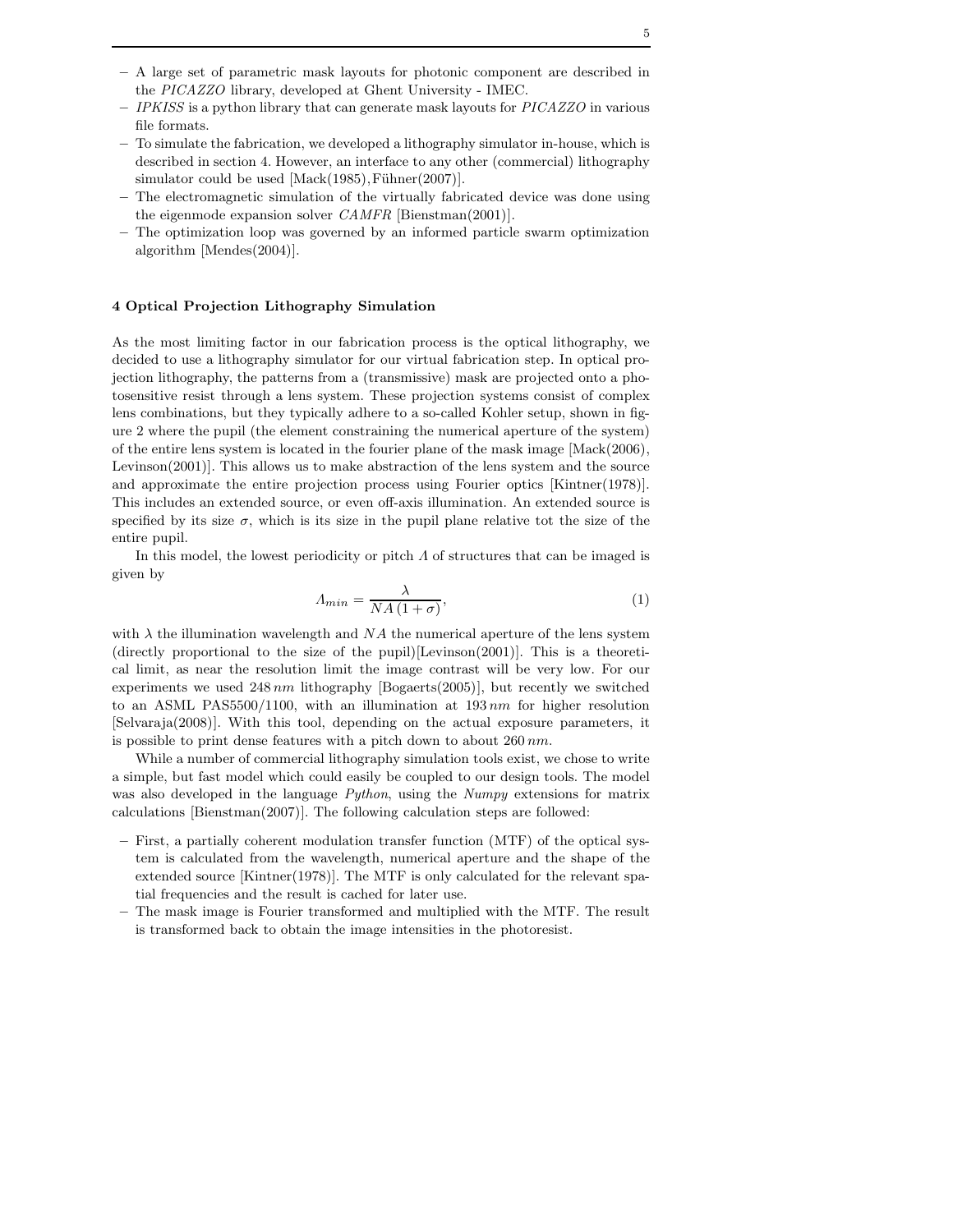

Fig. 2 Kohler setup for optical projection lithography.

- From a simple resist model (either a straightforward threshold model or a Dill model) the resist pattern on the wafer is extracted. In our case, the resist model was calibrated against actual fabrication data.
- Finally, in a simple approximation, we assume the resist pattern is transferred without distortion into the silicon material.

In addition to extended sources, the model can also include defocus and lens aberrations. Still, our lithographic model makes a number of approximations, making it less accurate than other (commercial) tools. The main limitation is the use of Fourier optics, which makes it less suitable for high-NA lens systems. For instance, it does not (yet) take into account polarization effects or a finite resist thickness. However, it is quite efficient, and calibration against actual fabricated devices show that the model is already sufficiently accurate for all but the smallest features. We are currently in the process of fabricating test structures to further calibrate this model. Still, when going for maximum accuracy, it is always possible to replace it in the simulation cycle with a high-end commercial tool  $[\text{Mack}(1985), \text{Fühner}(2007)].$ 

Also, for the lithographic simulations we made use of the mask layout, ignoring possible imperfections in the photomask. As photomasks are written by e-beam lithography at a magnification of 4X, the imperfections will be small compared to the effects of the optical lithography, but when scaling down to ever smaller features the photomask could start playing a significant role.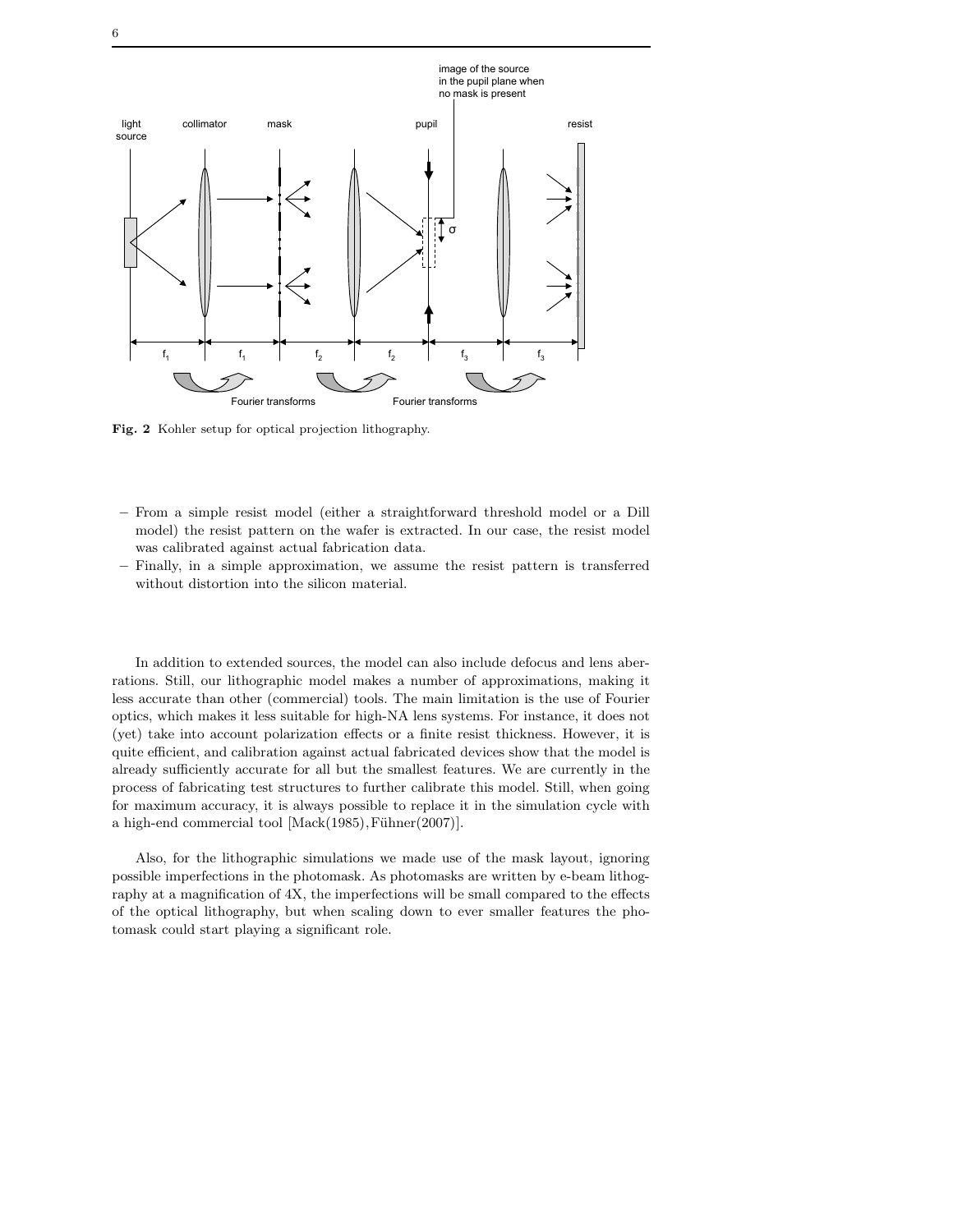

Fig. 3 Distributed Bragg mirror in a photonic wire. (a) Original mask design, (b) fabricated device.



Fig. 4 Geometric parameters for a parametric DBR component in the PICAZZO library. (a) Simple DBR, (b) DBR with hammerhead OPC features.

# 5 Example: a 1-D distributed Bragg mirror

# 5.1 Problem description

As an example, we used the tools in section 3 to optimize a distributed Bragg reflector (DBR) embedded in a photonic wire [Gnan(2004),Gnan(2006)]. For good reflection, we want to implement a compact first-order grating for a wavelength around  $1.55 \mu m$ . However, in a silicon wire, this requires a grating pitch around  $300 \, nm$ , very close to the resolution limit of our optical lithography process. Because of this, severe corner rounding will distort the DBR, resulting in a completely different reflection spectrum. An actual fabricated device is compared to its original mask layout in figure 3.

To get the desired functionality of this component, we have redesigned it using the component-centric design described in section 3. For this, we used 2 different parametric components with a geometric description of a 1-D DBR in a photonic wire. The components, together with their layout parameters are shown in figure 4. One is the DBR as it was originally conceived, with periodic lateral wings. In the second version, primitive optical proximity corrections (OPC) in the form of hammerheads are added. These should somewhat counteract the corner rounding in the device in figure 3.

However, we do not intend to control the geometric parameters directly. Instead, we supply a single functional parameter: the wavelength for which we want a strong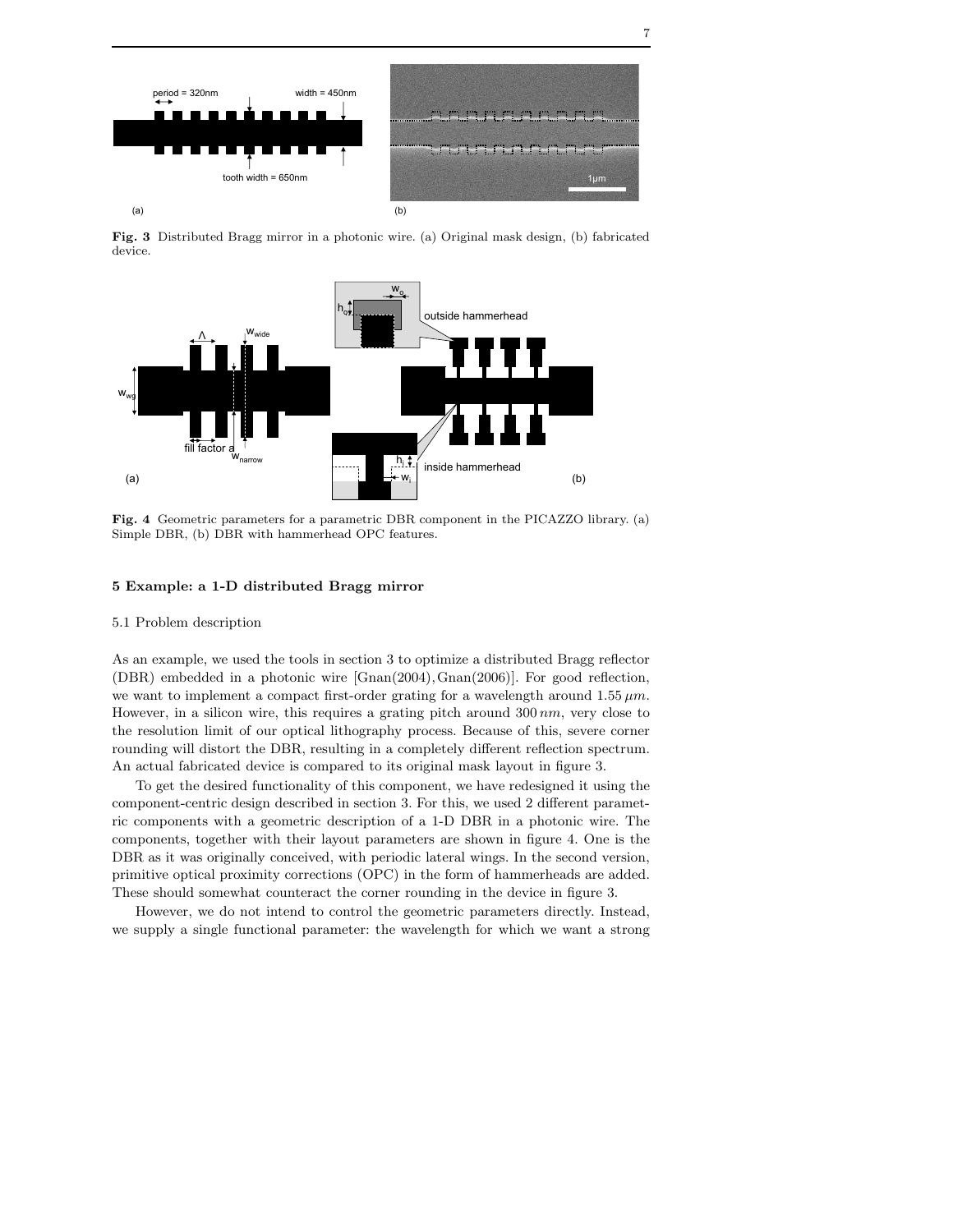

Fig. 5 Results from optimized DBR designs. Top to bottom: the design before and after virtual fabrication, reflection as a function of wavelength, and field plots at the target wavelength of  $1.55 \mu m$  with and without virtual fabrication. (a) Grating design from fig 4a optimized without taking the fabrication into account. (b) The same grating design, but optimized including the fabrication process and (c) the grating design with hammerhead from fig 4b optimized with virtual fabrication.

reflection. We will then leave it to the optimization algorithm to come up with the geometric parameters that give us the best reflection.

# 5.2 Modeling Results

The results of this optimization procedure are shown in figure 5. We optimized a DBR grating without hammerheads for a high reflectivity at a wavelength of  $1550$  nm. We did three optimizations. One where the virtual fabrication was not taken into the optimization loop, one where it was, and a final one where we added hammerhead OPC to correct for corner rounding. The results of these optimizations are shown in figure 5, and the exact design dimensions are listed in table 1. It shows the mask design that comes out of the optimization overlaid on the (virtually) fabricated component. The reflection of the devices as a function of wavelength is also plotted. Note that these full spectra were not calculated in the course of the optimization, but only afterwards to evaluate the effectiveness of the optimization. The objective function tried to maximize the reflection only at the target wavelength, also indicated in the figure.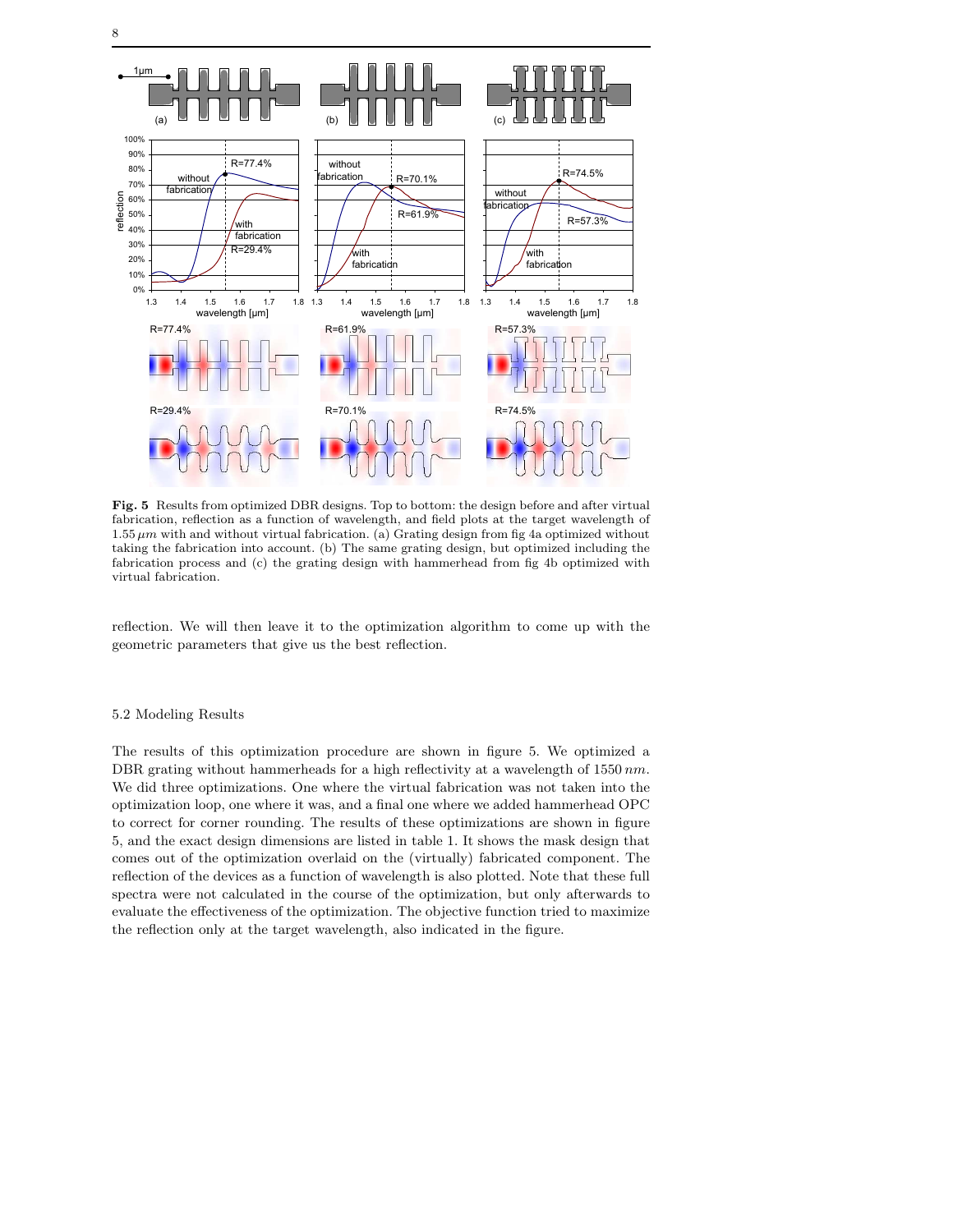Table 1 Geometric parameters after optimization for the three DBR gratings in figure 5

| Parameter                                                                                                                                                                                                                                             | (a)                            | (b)                            | (c)                                                                |
|-------------------------------------------------------------------------------------------------------------------------------------------------------------------------------------------------------------------------------------------------------|--------------------------------|--------------------------------|--------------------------------------------------------------------|
| pitch $\Lambda$ [ $\mu$ m]<br>fill factor $a$<br>wide width $w_{wide}$   $\mu$ m <br>narrow width $w_{narrow}$   $\mu$ m <br>hammerhead $w_o$   $\mu$ m <br>hammerhead $h_o$ [ $\mu$ m]<br>hammerhead $w_i$   $\mu$ m <br>hammerhead $h_i$ [ $\mu$ m] | 0.430<br>40%<br>1.070<br>0.150 | 0.385<br>42%<br>1.300<br>0.150 | 0.400<br>46%<br>1.085<br>0.205<br>0.050<br>0.055<br>0.025<br>0.030 |
| Reflection<br>without fabrication<br>with fabrication                                                                                                                                                                                                 | $77.4\%$<br>29.4%              | 61.9%<br>70.1%                 | 57.3%<br>74.5%                                                     |

For the design where fabrication was not included in the optimization, we see that the end result is a very poor transmission at the target wavelength after fabrication, with a strong shift of the reflection spectrum to longer wavelengths. In the end, the optimized reflection of 77.4% is reduced down to only 29.4%. For the DBR where the fabrication was taken into the loop, we find the opposite effect. The fabricated structure has a reflection of 70.1%, while the original mask layout performs worse, at 61.9%. Still, the optimized result is lower than what we got for the original optimization without using any virtual fabrication. In a third simulation, we try to improve this result by adding the hammerhead OPC features from figure 4b. Again, we take the fabrication into the optimization loop, and we end up with a reflection of 74.5%, which is a significant improvement to the design without OPC features. As we can see, the nature of optical lithography results in a very accurate reproduction of the designed periods, but with severe corner rounding and line-end shortening. The hammerheads alleviate both effects, and we see therefore that between designs (b) and (c) the length of the grating fins can be shortened somewhat.

The additional increase of the reflectivity due to the hammerheads can be attributed to the small size of the DBR grating (only 5 periods) and a mismatch between the incident waveguide mode and the grating. This results in unwanted scattering, and not the desired back reflection. This problem could be remedied by apodizing the first periods of the grating, and therefore taking the dimensions of the first periods in the optimization loop as separate variables.

In this example we used a simple objective function (maximize reflection at a single wavelength), but it is obvious that more complex objective functions could be defined such as reflections at multiple wavelengths or over a wavelength band, or maximizing reflection at one wavelength and transmission at another. This might have an impact on the simulation time. Simulations were done on a single processor. Without lithography simulation, the entire optimization cycle took 15 minutes (for simulating approximately 1000 variations of the DBR). With the lithography simulation includes, the simulation time increased to 3 hours. This is attributed to two aspects: The overhead of calculating the lithography, which amounts for approximately 45 minutes, and the fact that the resulting structures were much more irregular, and therefore more difficult to simulate with the CAMFR eigenmode expansion tool. The use of another technique, such as FDTD, would not induce the same penalty. This is possible, as the cycle is in no way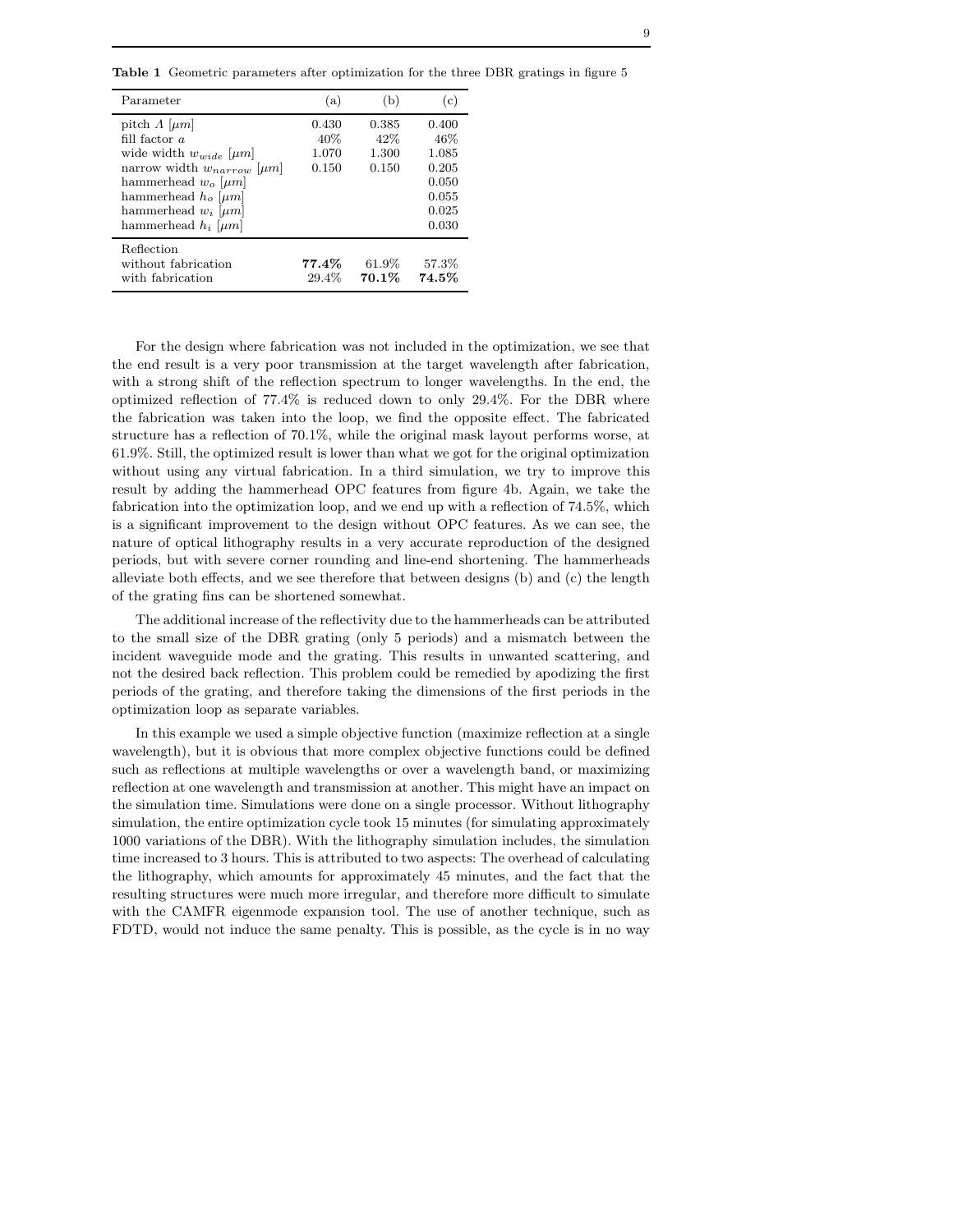linked to the specific optimization algorithm we used here (particle swarm), or the electromagnetic simulation tool (CAMFR eigenmode expansion).

The drawback of using a stochastic optimization routine is that we cannot be sure to have reached the global optimum, as the objective function of the design can have multiple local optima.

# 6 Limitations and Perspectives

The modeling concept described above has a strong potential. However, it has some limitations as well. The requirement of physical modeling can be a performance killer for larger components. Using specific models for such components, or subcomponents can alleviate this. Also, smart caching algorithms can be used to store commonly used components, or the physical simulations could be offloaded to a heavy simulation cluster or supercomputer.

This strategy of integrating the fabrication process deeply into the design process is also done more frequently for high-end electronics manufacturing on the  $45\,nm$  node and smaller. Here, the physical effects of small deviations due to fabrication begin the play a significant role. This method is often referred to as technology aware design.

In the future, component libraries will be provided by photonic foundries, just as it is in the electronics world. Here, too, the behavioral model for the standard components will be provides, but it is likely that these will be approximated in some analytical expression for performance, after having been thoroughly simulated or extracted from the fabricated structure. Still, for parametric components where the user can modify the geometric or functional description of the component, on-the-fly full electromagnetic simulations might be the only reliable way to come to a first-time-right design.

Both the predefined models as the directly simulated components are needed to enable circuit-level simulation of photonic components. e.g. for passive circuits, an S-matrix could be calculated for each component, which can then be fed to a circuit simulator [Leijtens(1996)Leijtens, LeLourec, and Smit]. For active components, a time-based circuit model can be used. For efficiency, such circuit models of individual components can be cached for later use. If the component is part of a (commercial) design kit, it is even possible to fit an analytical parametric model to the component based on a large number of electromagnetic simulations which are done in advance by the design kit builder.

Simply applying post-layout proximity corrections is not sufficient for nanophotonic components. Even with proximity corrections, one cannot obtain perfectly sharp corners. Therefore, the fabrication should be taken into the optimization loop.

# 7 Conclusion

We demonstrated the power of a component-centric design approach by implementing a behavioral model which, in the background, automatically converts a geometric mask layout into an electromagnetic response of the component. To take into account the effects of fabrication, we also developed an optical lithography simulator which we included in the optimization loop. This way, a functional parametric description of a component can be used at the design stage.